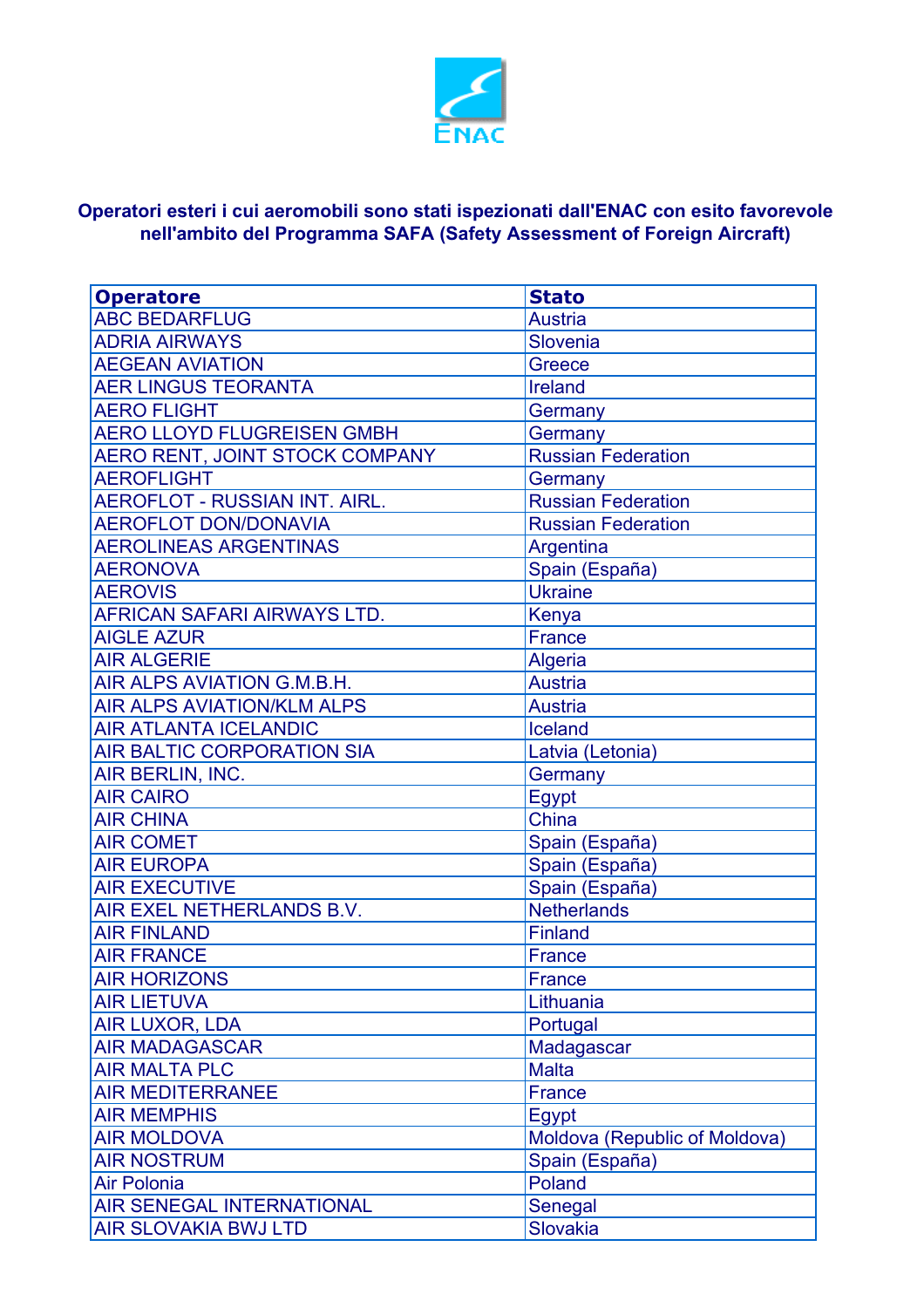| <b>AIR UKRAINE</b>                         | <b>Ukraine</b>                  |
|--------------------------------------------|---------------------------------|
| <b>AIR URGA</b>                            | <b>Ukraine</b>                  |
| <b>AIRCOMPANY ALMATY AVIATION</b>          | <b>Kazakhstan</b>               |
| <b>AIRCRAFT MAINTENANCE COMPANY</b>        | Egypt                           |
| <b>AIREST</b>                              | Estonia                         |
| <b>AIRLINAIR S.A.</b>                      | <b>France</b>                   |
| AIRLINES 400, JSC                          | <b>Russian Federation</b>       |
| <b>AIRSTARS, AIRWAY COMPANY</b>            | <b>Russian Federation</b>       |
| <b>ALBANIAN AIRLINES MAK S.H.P.K.</b>      | <b>Albania</b>                  |
| <b>ALBATROS AIRWAYS</b>                    | <b>Albania</b>                  |
| Alexandair                                 | Greece                          |
| <b>ARKIA ISRAEL INLAND AIRLINES</b>        | <b>Israël</b>                   |
| <b>ASTRAEUS LTD.</b>                       | <b>United Kingdom</b>           |
| <b>ATLANTIC AIRWAYS FAROE ISLANDS</b>      | <b>Denmark</b>                  |
| ATLAS AIR, INC. (JAMAICA, NY)              | <b>United States of America</b> |
| <b>ATLAS BLUE</b>                          | <b>Morocco</b>                  |
|                                            |                                 |
| ATLAS INTERNATIONAL (TURKEY)               | <b>Turkey</b>                   |
| <b>AUGSBURG-AIRWAYS GMBH</b>               | Germany                         |
| <b>AUSTRIAN AIRLINES (AUA)</b>             | <b>Austria</b>                  |
| <b>AVANTI AIR</b>                          | Germany                         |
| <b>AVIASTAR-TU</b>                         | <b>Russian Federation</b>       |
| <b>AXIS AIRWAYS</b>                        | <b>France</b>                   |
| <b>BA CITIEXPRESS</b>                      | <b>United Kingdom</b>           |
| <b>BANGLADESH BIMAN</b>                    | <b>Bangladesh</b>               |
| <b>BELAIR AIRLINES AG</b>                  | <b>Switzerland</b>              |
| <b>BELAVIA</b>                             | <b>Belarus</b>                  |
| <b>BLUE LINE</b>                           | <b>France</b>                   |
| <b>BLUE LINE</b>                           | Switzerland                     |
| <b>BRAATHENS ASA</b>                       | Norway                          |
| <b>BRITAIR S.A.</b>                        | <b>France</b>                   |
| <b>BRITANNIA AB</b>                        | <b>Sweden</b>                   |
| <b>BRITANNIA AIRWAYS LTD.</b>              | <b>United Kingdom</b>           |
| <b>BRITISH AIRWAYS</b>                     | <b>United Kingdom</b>           |
| <b>BRITISH MIDLAND AIRWAYS LTD.</b>        | <b>United Kingdom</b>           |
| <b>BRITISH MIDLAND REGIONAL LTD</b>        | <b>United Kingdom</b>           |
| <b>BRUSSELS INTERNATIONAL AIRL.</b>        | <b>Belgium</b>                  |
| <b>BULGARIA AIR</b>                        | <b>Bulgaria</b>                 |
| <b>BULGARIAN AIR CHARTER</b>               | <b>Bulgaria</b>                 |
| <b>BUSINESS WINGS LUFTFAHRTUNTERNEHMEN</b> |                                 |
| <b>GMBH</b>                                | Germany                         |
| <b>CABI</b>                                | <b>Ukraine</b>                  |
| CAIRO AIR TRANSPORT COMPANY                | <b>Egypt</b>                    |
| <b>CARGOLUX AIRLINES INT.</b>              | Luxembourg                      |
| <b>CARPATAIR S.A.</b>                      | Romania                         |
| <b>CATHAY PACIFIC AIRWAYS LTD.</b>         | <b>Hong Kong</b>                |
| <b>CENTRALWINGS</b>                        | Poland                          |
| <b>CENTRE-AVIA AIRLINES, JSC</b>           | <b>Russian Federation</b>       |
| <b>CHANNEL EXPRESS (AIR SERVICES)</b>      | <b>United Kingdom</b>           |
| <b>CHINA AIRLINES</b>                      | Taiwan (Republic of China)      |
| <b>CIMBER AIR A/S</b>                      | <b>Denmark</b>                  |
| <b>CIRRUS LUFTFAHRTGESELL. MBH</b>         | Germany                         |
| <b>CITY AIRLINE AB</b>                     | <b>Sweden</b>                   |
|                                            |                                 |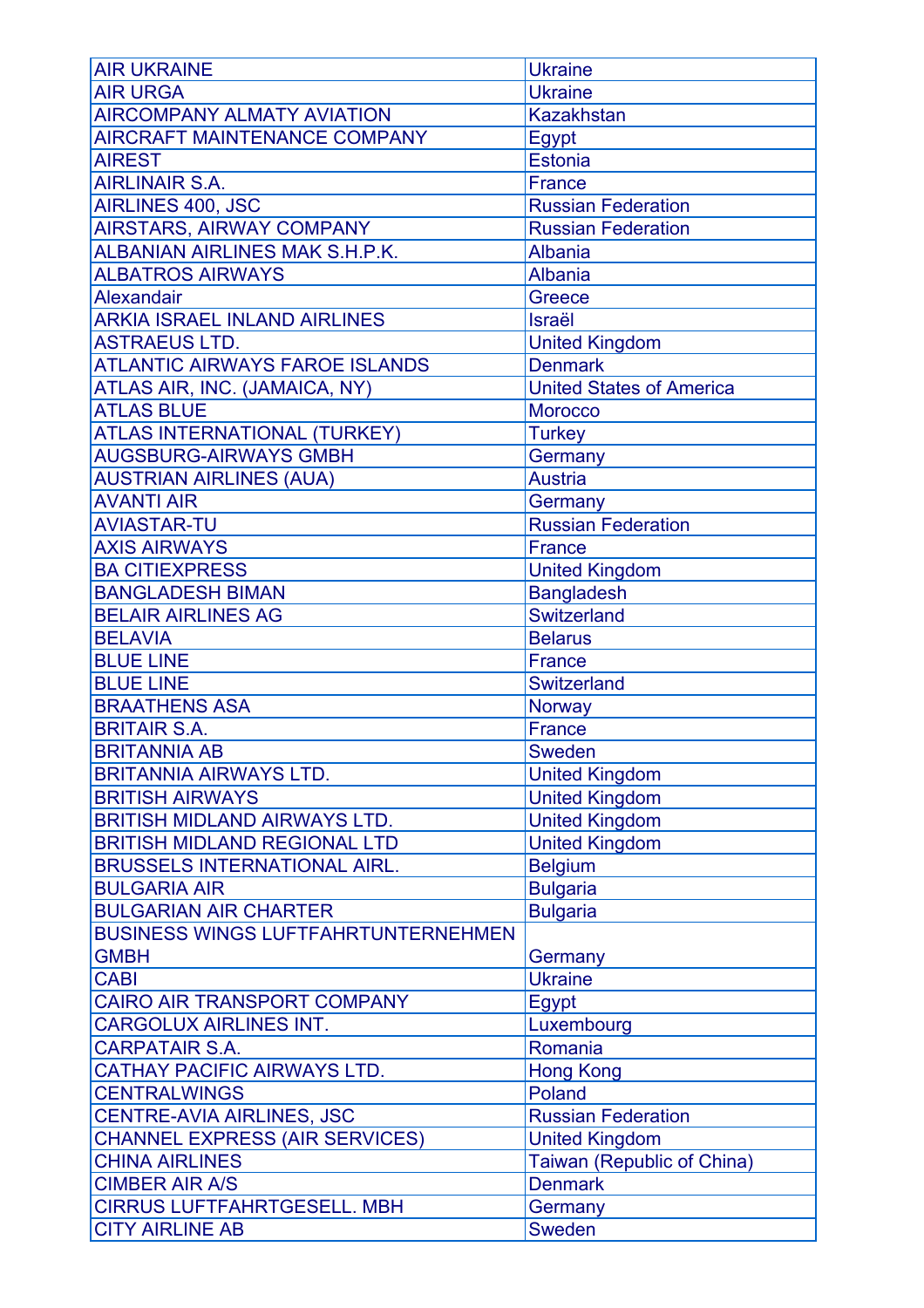| <b>CITYJET</b>                            | Ireland                         |
|-------------------------------------------|---------------------------------|
| <b>COMLUX AVIATION AG</b>                 | Switzerland                     |
| <b>COMTEL AIR LUFTVERKEHRS GMBH</b>       | <b>Austria</b>                  |
| <b>CONDOR FLUGDIENST GMBH</b>             | Germany                         |
| <b>CONTACTAIR GMBH</b>                    | Germany                         |
| <b>CONTINENTAL AIR LINES INC.</b>         | <b>United States of America</b> |
| <b>CORSE AIR INTERNATIONAL</b>            | <b>France</b>                   |
| <b>CROATIA AIRLINES</b>                   | Croatia                         |
| <b>CUKUROVA HAVACILIK</b>                 | <b>Turkey</b>                   |
| <b>CYPRUS AIRWAYS LTD.</b>                | <b>Cyprus</b>                   |
| <b>CZECH AIRLINES J.S.C.</b>              | <b>Czech Republic</b>           |
| <b>DAIMLER CHRYSLER AVIATION GMBH</b>     | Germany                         |
| <b>DANISH AIR TRANSPORT</b>               | <b>Denmark</b>                  |
| <b>Darwin Airline SA</b>                  | Switzerland                     |
| DELTA AIR TRANSPORT N.V.                  | <b>Belgium</b>                  |
| <b>Delta Airlines</b>                     |                                 |
|                                           | <b>United States of America</b> |
| <b>DENIM AIR</b>                          | <b>Netherlands</b>              |
| DEUTSCHE LUFTHANSA, A.G.                  | Germany                         |
| DHL AIRWAYS, INC.                         | <b>United Kingdom</b>           |
| <b>DIAIR</b>                              | Serbia and Montenegro           |
| <b>DOMODEDOVO AIRLINES</b>                | <b>Russian Federation</b>       |
| DONBASS-EASTERN UKRAINIAN                 | <b>Ukraine</b>                  |
| <b>DUTCHBIRD</b>                          | <b>Netherlands</b>              |
| <b>EASYJET AIRLINES CO. LTD</b>           | <b>United Kingdom</b>           |
| <b>EDELWEISS AIR AG</b>                   | <b>Switzerland</b>              |
| <b>EGYPT AIR</b>                          | Egypt                           |
|                                           |                                 |
| <b>ElRiet</b>                             | Ireland                         |
| EL AL - ISRAEL AIRLINES LTD.              | Israël                          |
| <b>EMIRATES</b>                           | <b>United Arab Emirates</b>     |
| <b>ERITREAN AIRLINES</b>                  | <b>Eritrea</b>                  |
| <b>ESTONIAN AIR</b>                       | Estonia                         |
| <b>ETHIOPIAN AIRLINES CORPORATION</b>     | Ethiopia                        |
| <b>EU-JETOPS LIMITED</b>                  | Ireland                         |
| <b>EUROPE AIRPOST</b>                     | <b>France</b>                   |
| <b>EUROPE CONTINENTAL AIRWAYS ECA</b>     | <b>France</b>                   |
| <b>EUROPEAN AIR EXPRESS</b>               | <b>United Kingdom</b>           |
| <b>EUROPEAN AIR TRANSPORT</b>             | <b>Belgium</b>                  |
| <b>EUROPEAN AVIATION AIR CHARTER</b>      | <b>United Kingdom</b>           |
| <b>EUROWINGS FLUG GMBH, DORTMUND</b>      | Germany                         |
|                                           |                                 |
| <b>EVA AIRWAYS CORPORATION</b>            | Taiwan (Republic of China)      |
| <b>EXCEL AIRWAYS LIMITED</b>              | <b>United Kingdom</b>           |
| <b>FALCON AIR AB</b>                      | Sweden                          |
| <b>FARNAIR HUNGARY</b>                    | <b>Hungary</b>                  |
| <b>FARNAIR SWITZERLAND AG</b>             | Switzerland                     |
| <b>FEDERAL EXPRESS CORPORATION</b>        | <b>United States of America</b> |
| <b>FINNAIR O/Y</b>                        | <b>Finland</b>                  |
| <b>FIRST CHOICE AIRWAYS LIMITED</b>       | <b>United Kingdom</b>           |
| <b>FISCHER AIR LTD</b>                    | <b>Czech Republic</b>           |
| <b>FLIGHTLINE</b>                         | <b>United Kingdom</b>           |
| FLUGFELAG ISLANDS, ICELAND AIR            | Iceland                         |
| <b>FLY AIR</b><br><b>FLY ME SWEDEN AB</b> | <b>Turkey</b><br><b>Sweden</b>  |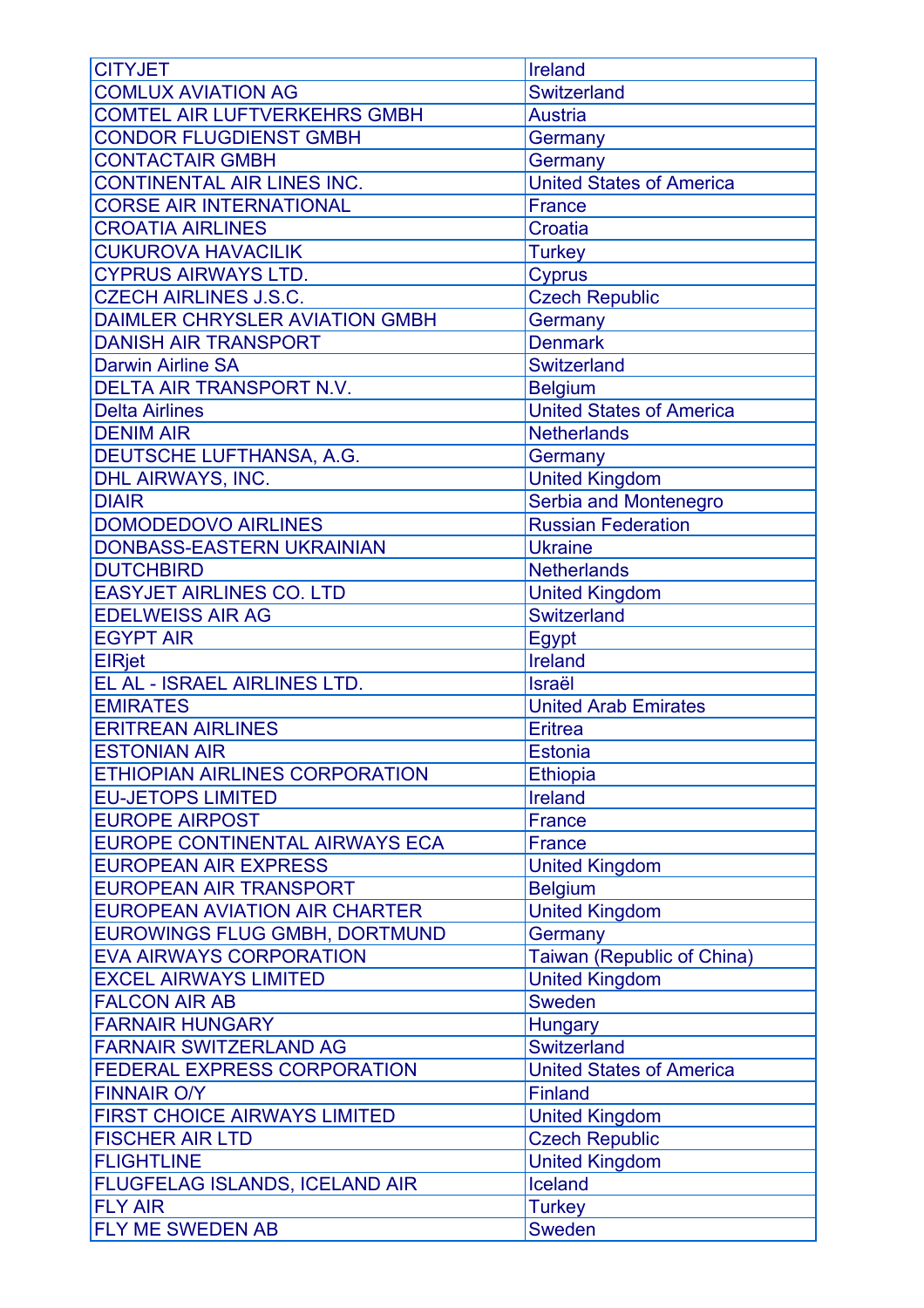| <b>FLYBABOO</b>                       | Switzerland                    |
|---------------------------------------|--------------------------------|
| <b>FREE BIRD AIRLINES</b>             | <b>Turkey</b>                  |
| <b>FUTURA</b>                         | Spain (España)                 |
| <b>GAZPROMAVIA</b>                    | <b>Russian Federation</b>      |
| <b>GERMANIA FLUGGESELLSCHAFT KOLN</b> | Germany                        |
| <b>GERMANWINGS GMBH</b>               | Germany                        |
| <b>GESTION AEREA AJECUTIVA S.L.</b>   | Spain (España)                 |
| <b>GROSSMANN AIR SERVICE</b>          | <b>Austria</b>                 |
| HAMBURG INTERNATIONAL LUFTV.          | Germany                        |
| <b>HAPAG LLOYD EXECUTIVE</b>          | Germany                        |
| HAPAG LLOYD FLUGGESELLSCHAFT          | Germany                        |
| <b>HELLAS JET</b>                     | Greece                         |
| <b>HELVETIC</b>                       | Switzerland                    |
| <b>HEX'AIR</b>                        | <b>France</b>                  |
| <b>HOLA AIRLINES</b>                  | Spain (España)                 |
| <b>IBERIA</b>                         | Spain (España)                 |
| <b>ICELANDAIR</b>                     | Iceland                        |
| <b>INTER EXPRESS AIRLINES</b>         | <b>Turkey</b>                  |
| <b>INTERSKY LUFTFAHRT GMBH</b>        | <b>Austria</b>                 |
| <b>IRAN NAT. AIRLINES (IRAN AIR)</b>  | Iran                           |
| <b>ISLANDSFLUG (ICEBIRD AIRLINE)</b>  | Iceland                        |
| <b>ISRAIR</b>                         | <b>Israël</b>                  |
| JAT (JUGOSLOVENSKI AEROTR.)           | Serbia and Montenegro          |
| <b>JET 2000</b>                       | <b>Russian Federation</b>      |
| JET AVIATION, BUSINESS JETS AG        | Switzerland                    |
| JET LINE INTERNATIONAL LTD.           | Moldova (Republic of Moldova)  |
| JETALLIANCE FLUGBETRIEBS AG           | <b>Austria</b>                 |
| <b>JETCLUB LIMITED</b>                | Switzerland                    |
| <b>JORDAN AVIATION AIRCHARTER</b>     | Jordan                         |
| <b>KARTHAGO AIRLINES</b>              | <b>Tunesia</b>                 |
| KAVMINVODYAVIA                        | <b>Russian Federation</b>      |
| KIBRIS TURK HAVA YOLLARI LTD.         | <b>Turkey</b>                  |
| <b>KLM CITYHOPPER BV</b>              | <b>Netherlands</b>             |
| <b>KLM ROYAL DUTCH AIRLINES</b>       | <b>Netherlands</b>             |
| <b>KOGALYMAVIA</b>                    | <b>Russian Federation</b>      |
| KOREAN AIR LINES CO., LTD.            | Korea / South Korea            |
| <b>KRASNOJARSKY AIRLINES</b>          | <b>Russian Federation</b>      |
| <b>KUWAIT AIRWAYS CORPORATION</b>     | <b>Kuwait</b>                  |
| L T E INTERNATIONAL AIRWAYS           | Spain (España)                 |
| Lagun Air                             | Spain (España)                 |
| <b>LAUS AIR</b>                       | <b>Croatia</b>                 |
| <b>Libyan Arab Airlines</b>           | Libyan Arab Jamahiriya (Libya) |
| Linxair                               | Slovenia                       |
| <b>LITHUANIAN AIRLINES</b>            | Lithuania                      |
| <b>LOT - POLSKIE LINIE LOTNICZE</b>   | Poland                         |
| <b>LOTUS AIRLINE</b>                  | Egypt                          |
| LTU LUFTTRANSPORTUNTERNEHMEN          | Germany                        |
| <b>LUFTHANSA CITYLINE</b>             | Germany                        |
| <b>LUKOIL-AVIA</b>                    | <b>Russian Federation</b>      |
| Luxair                                | Luxembourg                     |
| <b>LUXOR AIR</b>                      | <b>Egypt</b>                   |
| <b>LVOV (LVIV) AIRLINES</b>           | <b>Ukraine</b>                 |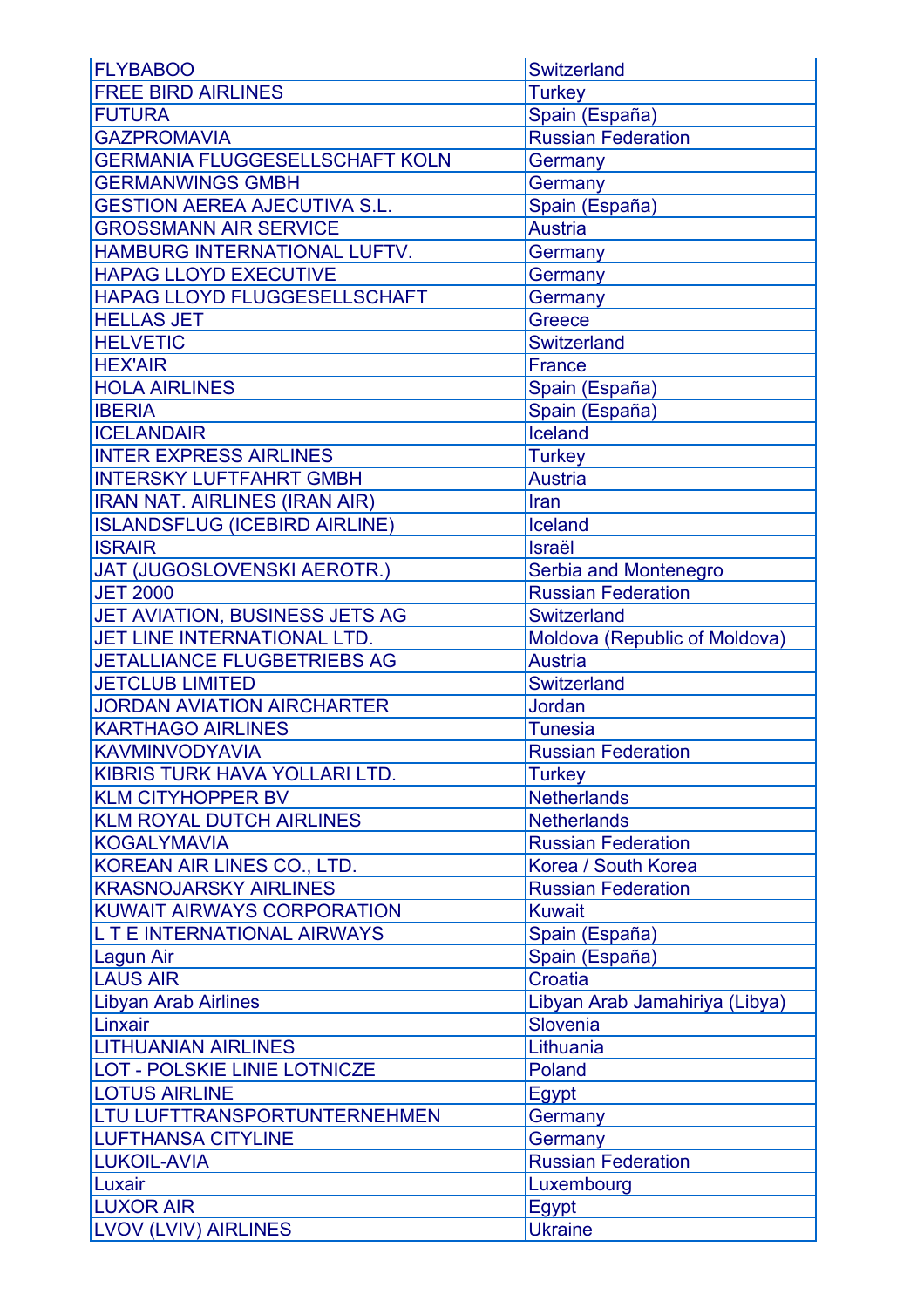| <b>MACEDONIAN AIRLINES (FYROM)</b>               | Macedonia                         |
|--------------------------------------------------|-----------------------------------|
| <b>MAERSK AIR I/S (DENMARK)</b>                  | <b>Denmark</b>                    |
| <b>MALAYSIAN AIRLINES SYSTEM</b>                 | <b>Malaysia</b>                   |
| <b>MALEV - HUNGARIAN AIRLINES</b>                | <b>Hungary</b>                    |
| <b>MENAJET</b>                                   | Lebanon                           |
| <b>MIDDLE EAST AIRLINES</b>                      | Lebanon                           |
| <b>MIDWEST AIRLINES</b>                          | Egypt                             |
| <b>MNG AIRLINES</b>                              | <b>Turkey</b>                     |
| MNG HAVAYOLLARI VE TASIMACILIK                   | <b>Turkey</b>                     |
| <b>MOLDAVIAN AIRLINES</b>                        | Moldova (Republic of Moldova)     |
| <b>MONARCH AIRLINES LTD.</b>                     | <b>United Kingdom</b>             |
| <b>MONTENEGRO AIRLINES</b>                       | Serbia and Montenegro             |
| <b>MYTRAVEL AIRWAYS (UK)</b>                     | <b>United Kingdom</b>             |
| NETJETS, TRANSPORTES AEREOS                      | Portugal                          |
| <b>NIGHTEXPRESS MBH - EXT</b>                    | Germany                           |
| <b>NIPPON CARGO AIRLINES CO.</b>                 | Japan                             |
| <b>NL LUFTFAHRT GMBH</b>                         | <b>Austria</b>                    |
| <b>NORDIC NR REGIONAL AB</b>                     | <b>Sweden</b>                     |
| <b>NORWEGIAN AIR SHUTTLE AS</b>                  | Norway                            |
| <b>NOUVEL AIR TUNISIE</b>                        | <b>Tunesia</b>                    |
| <b>OLYMPIC AIRWAYS S.A.</b>                      | Greece                            |
| <b>ONUR HAVA TASIMACILIK AWMS</b>                | <b>Turkey</b>                     |
| OSTFRIESISCHE LUFTTRANSPORT                      | Germany                           |
| PAKISTAN INT. AIRLINES (PIA)                     | <b>Pakistan</b>                   |
| <b>PEGASUS HAVA TASIMACILIGI</b>                 | <b>Turkey</b>                     |
| PHENIX AVIATION                                  | <b>France</b>                     |
| PHOENIX AVIATION                                 | Kyrgyzstan (Kirghizistan)         |
| PODILLIA-AVIA                                    | <b>Ukraine</b>                    |
| <b>PORTUGALIA</b>                                | Portugal                          |
| PULKOVO AVIATION ENTERPRISE                      | <b>Russian Federation</b>         |
| <b>QANTAS AIRWAYS LIMITED</b>                    | <b>Australia</b>                  |
|                                                  |                                   |
| <b>QATAR AIRWAYS COMPANY</b><br><b>RAF-AVIA</b>  | Qatar                             |
| <b>REGIONAL AIRLINES (FRANCE)</b>                | Latvia (Letonia)<br><b>France</b> |
|                                                  |                                   |
| REGIONAL, COMP. AERIENNE EURO.<br><b>ROMAVIA</b> | <b>France</b>                     |
|                                                  | Romania                           |
| <b>ROYAL AIR MAROC</b>                           | <b>Morocco</b>                    |
| ROYAL JORDANIAN                                  | <b>Jordan</b>                     |
| <b>RUSSIAN SKY AIRLINES</b>                      | <b>Russian Federation</b>         |
| <b>RYANAIR</b>                                   | <b>Ireland</b>                    |
| <b>SAMARA</b>                                    | <b>Russian Federation</b>         |
| <b>SAUDI ARABIAN AIRLINES</b>                    | Saudi Arabia                      |
| <b>SCANDINAVIAN AIRLINES SYSTEM</b>              | <b>Denmark</b>                    |
| <b>SCANDINAVIAN AIRLINES SYSTEM</b>              | <b>Norway</b>                     |
| <b>SCANDINAVIAN AIRLINES SYSTEM</b>              | Sweden                            |
| <b>SEAGLE AIR</b>                                | Slovakia                          |
| <b>SIBERIA AIRLINES</b>                          | <b>Russian Federation</b>         |
| <b>SILESIA AIR</b>                               | <b>Czech Republic</b>             |
| <b>SINGAPORE AIRLINES LIMITED</b>                | Singapore                         |
| <b>SKORPION AIR</b>                              | <b>Bulgaria</b>                   |
| <b>SKY AIRLINES</b>                              | <b>Turkey</b>                     |
| <b>SKYDRIFT</b>                                  | <b>United Kingdom</b>             |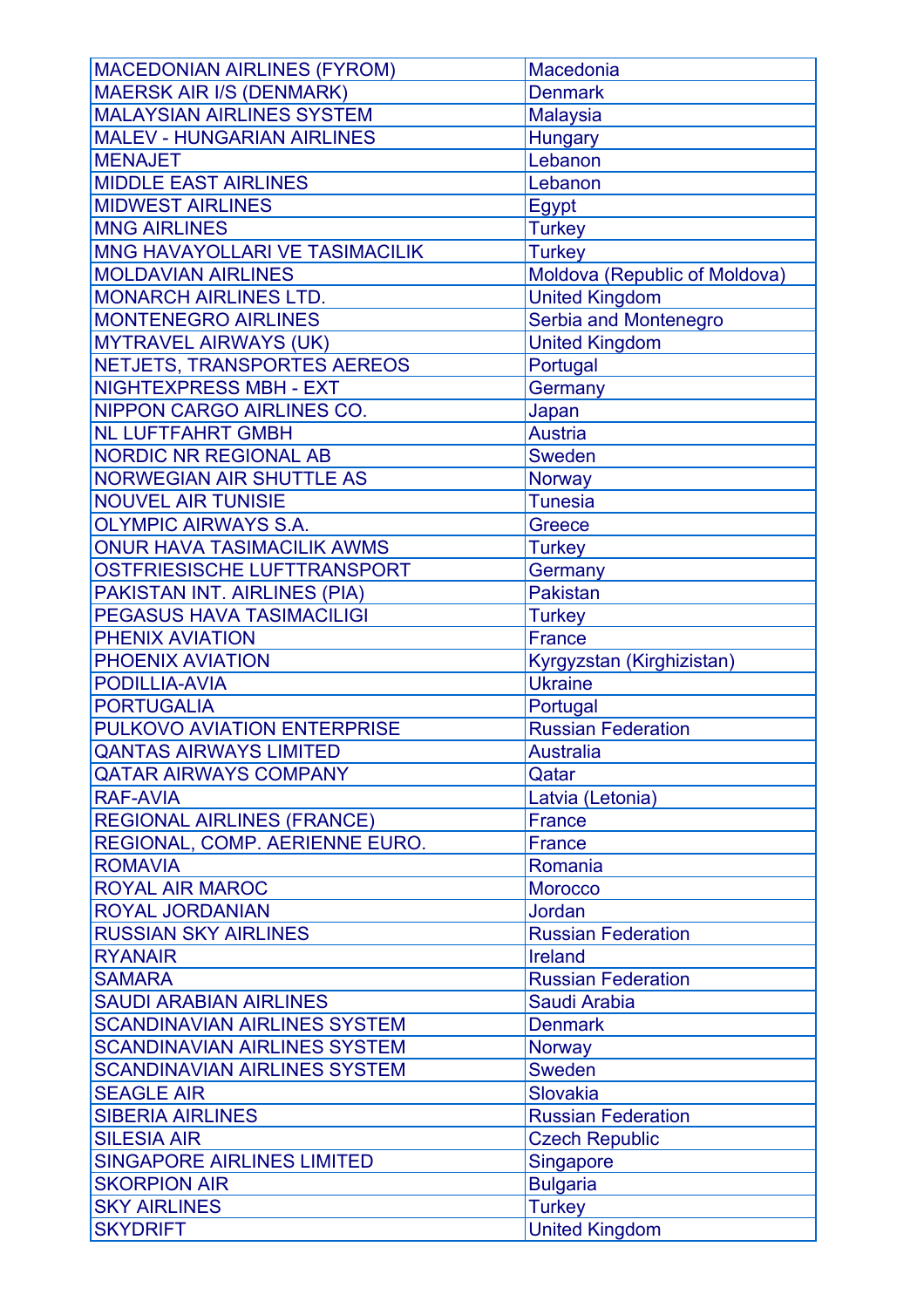| <b>SKYEUROPE AIRLINES, A.S.</b>        | Slovakia                     |
|----------------------------------------|------------------------------|
| <b>SKYEUROPE HUNGARY</b>               | <b>Hungary</b>               |
| <b>SKYSERVICE AVIATION, S.L.</b>       | Canada                       |
| <b>SKYSERVICE F.B.O. INC.</b>          | Canada                       |
| <b>SKYWORK SA</b>                      | <b>Switzerland</b>           |
| <b>SLOVAK AIRLINES</b>                 | Slovakia                     |
| <b>SN BRUSSELS AIRLINES</b>            | <b>Belgium</b>               |
| <b>SPANAIR</b>                         | Spain (España)               |
| <b>STAR AIR LIMITED</b>                | Sierra Leone                 |
| <b>STAR AIRLINES</b>                   | <b>France</b>                |
| <b>STAR EUROPE</b>                     | <b>France</b>                |
| <b>STERLING EUROPEAN AIRLINES A/S</b>  | <b>Denmark</b>               |
| <b>STUTTGARTER FLUGDIENST GMBH</b>     | Germany                      |
| <b>STYRIAN AIRWAYS GMBH</b>            | <b>Austria</b>               |
| <b>SUN D'OR INTERNATIONAL AIRLINES</b> | Israël                       |
| SUNEXPRESS - GUNES EKSPRES HAV.        | <b>Turkey</b>                |
| <b>SWISS INTERNATIONAL AIR LINES</b>   | Switzerland                  |
| <b>SYRIAN ARAB AIRLINES</b>            | Syrian Arab Republic (Syria) |
| <b>TACV-TRANS. AEREOS CABO VERDE</b>   | Cabo Verde (Cape Verde)      |
| <b>TAG AVIATION (UK) LTD</b>           | <b>United Kingdom</b>        |
| <b>TAG AVIATION S.A.</b>               | <b>Switzerland</b>           |
| TAROM, ROMANIAN AIR TRANSPORT          | Romania                      |
| <b>TEAMLINE AIR</b>                    | <b>Austria</b>               |
| <b>THAI AIRWAYS INTERNATIONAL</b>      | <b>Thailand</b>              |
| <b>THOMAS COOK AIRLINES</b>            | <b>United Kingdom</b>        |
| <b>THOMAS COOK AIRLINES BELGIUM</b>    | <b>Belgium</b>               |
| <b>THOMSONFLY</b>                      | <b>United Kingdom</b>        |
| <b>TITAN AIRWAYS LTD</b>               | <b>United Kingdom</b>        |
| <b>TNT AIRWAYS S.A.</b>                | <b>Belgium</b>               |
| <b>TNT INTERNATIONAL AVIATION</b>      | <b>Belgium</b>               |
| <b>TRADE AIR</b>                       | Croatia                      |
| <b>TRANSAERO AIRLINES</b>              | <b>Russian Federation</b>    |
| <b>TRANSAVIA AIRLINES C.V.</b>         | <b>Netherlands</b>           |
| <b>TRANSAVIA HOLLAND B.V.</b>          | <b>Netherlands</b>           |
| <b>TRANSPORTES AEREOS PORTUGUESES</b>  | Portugal                     |
| <b>TRAVEL SERVICE LTD (HUNGARY)</b>    | <b>Hungary</b>               |
| <b>TRAVEL SERVIS (CZECH REP.)</b>      | <b>Czech Republic</b>        |
| <b>TRISTAR AIR</b>                     | <b>Egypt</b>                 |
| <b>TUNINTER</b>                        | <b>Tunesia</b>               |
| <b>TUNIS AIR</b>                       | <b>Tunesia</b>               |
| <b>TURKISH AIRLINES-TURK HAVA YO.</b>  | <b>Turkey</b>                |
| <b>TYROL AIR AMBULANCE</b>             | <b>Austria</b>               |
| <b>TYROLEAN AIRWAYS</b>                | <b>Austria</b>               |
| <b>TYROLEAN JET SERVICE</b>            | <b>Austria</b>               |
| <b>UKRAINE CARGO AIRWAYS</b>           | <b>Ukraine</b>               |
| <b>UKRAINE INTERNATIONAL AIRLINES</b>  | <b>Ukraine</b>               |
| <b>UKRAINE MEDITERRANEAN AIRLINES</b>  | <b>Ukraine</b>               |
| <b>URAL AIRLINES</b>                   | <b>Russian Federation</b>    |
| <b>UTAIR AVIATION, JSC</b>             | <b>Russian Federation</b>    |
| UZBEKISTAN AIRWAYS-HAVO JUL.           | <b>Uzbekistan</b>            |
| <b>VARIG - VIACAO AEREA RIO-GRAND.</b> | <b>Brazil</b>                |
| <b>VEGA AIRLINES</b>                   | <b>Bulgaria</b>              |